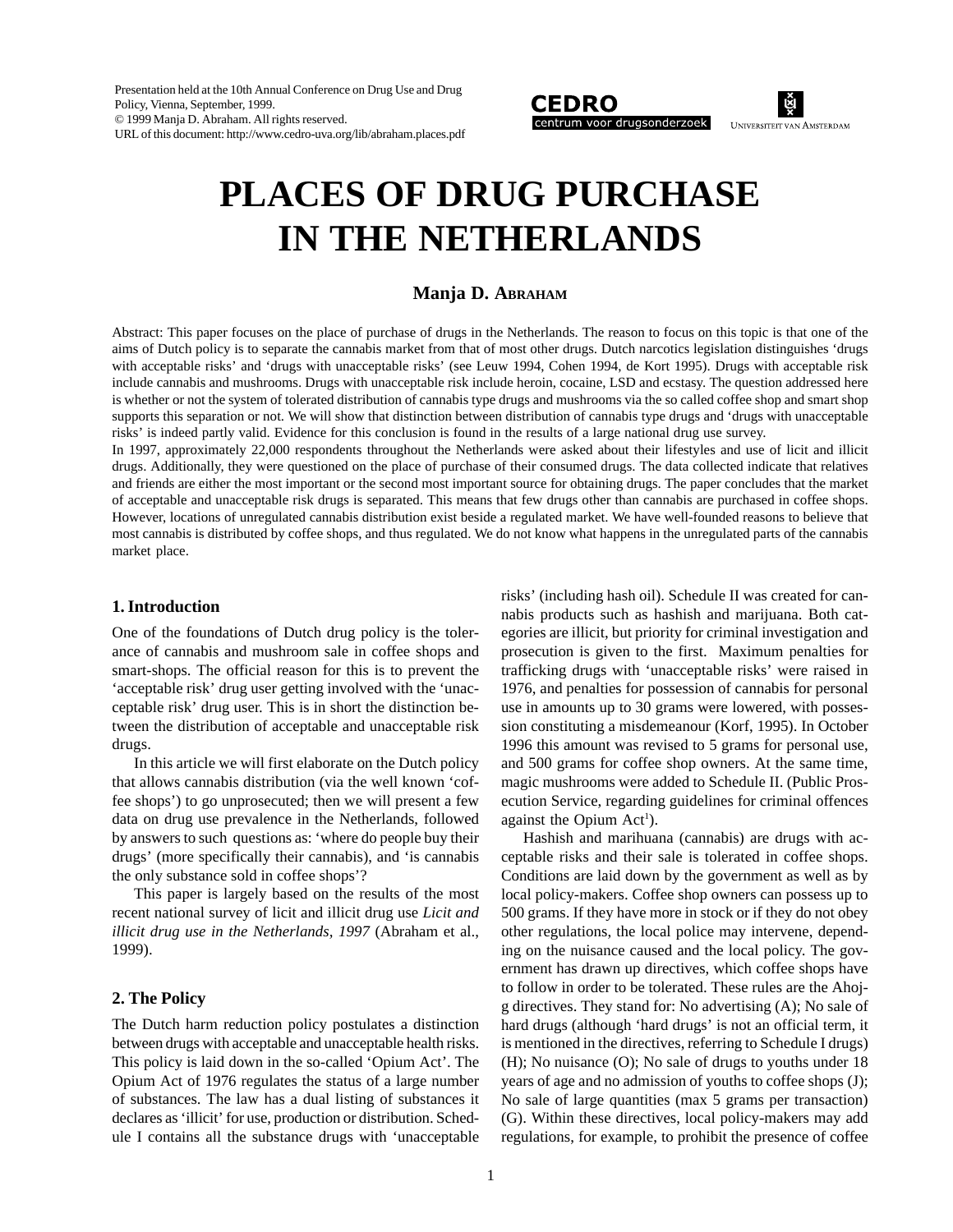shops within a given radius of primary schools. The local policy (also) determines how actively any possible coffee shop nuisance is dealt with. As well, municipalities have the right not to tolerate any cannabis distribution taking place within their jurisdiction. Although this right is rarely used, it is sometimes implemented in municipalities where the Christian Democrats or other Christian political parties are dominant.

The position of mushrooms in the Dutch opium law is ambiguous but in practice we have a similar situation as with cannabis type drugs. At the moment (1999) the mushroom itself is legal but the active substances psylocybin and psilocin are registered as illicit drugs (Adelaars, 1997). Mushrooms are sold in special shops called smart-shops, in a way very similar to the sale of cannabis products in so called coffee shops.

# **3. Dutch Survey on Licit and Illicit Drugs**

Dutch legislation prohibits the sale of Schedule I drugs in coffee shops. We now come to the core point of this paper. We want to test the effect of this policy on the basis of reports of all last-year drug users in our survey. Hence, to what extent is the policy of 'market separation' successful? Is *all* cannabis bought in coffee shops? What other drugs can be bought in coffee shops? Where *do* people buy their drugs if not in coffee shops?

This article is based on the results of the survey on licit and illicit drugs in the Netherlands. This survey provides prevalence estimates of both licit and illicit drug use, and is based on a nationally representative sample of the registered (registered by municipalities, in the register of population) population aged 12 and over. The registered population is nearly the entire Dutch population. A total of 21,959 respondents participated in this survey. Respondents were questioned in a computer-assisted personal interview (CAPI). The survey was designed with the co-operation of Statistics Netherlands (CBS), and funded by the Ministry of Health, Welfare and Sports (VWS).

The questionnaire asked about the use of various licit and illicit drugs (including tobacco, alcohol, sedatives, hypnotics, cannabis, cocaine, ecstasy, amphetamines, hallucinogens, mushrooms, opiates, inhalants and performance-enhancing substances), as well as respondent background and lifestyle characteristics. It included questions about the place of purchase of drugs. *All who reported use of 'a drug' within the last year* were asked per reported drug:

"Where did you get the 'name of the drug' that you used?". The following answers could be given (more than one answer was possible):

- a) Relatives, friends, acquaintance
- b) Coffee shop
- c) Café/pub
- d) Other place of entertainment
- e) On the street from a stranger
- f) Community centre, youth club, association
- g) Home dealer
- h) Delivery service<sup>2</sup>
- i) Smart-shop

#### **4. Prevalence of Drug Use**

The figures presented in Table 1 give an idea of the prevalence of cannabis use in the Netherlands. To put these figures into perspective, figures for cocaine, ecstasy and mushrooms are also shown. Full information can be found in Abraham et al., 1999. The first part of Table 1 gives prevalence rates of lifetime drug use. Of the total population aged 12 years and older, 15.6% used cannabis; 2.1% used cocaine, 1.9% ecstasy and 1.6% magic mushrooms. International drug use prevalence data indicate that the lifetime cannabis use rate in the Netherlands (15.6%) is lower than that found in, for example, Denmark (31.3%), the U.K. (22.0%) and the U.S. (32.9%), and approximately equal to West Germany (13.9%) and France (16.0%). Unfortunately these figures are not totally comparable, but they give a reasonable impression (see: European Monitoring Centre for Drugs and Drug Addiction 1998, Substance Abuse and Mental Health Services Administration 1997).

The second part of the table shows prevalence rates of last-year drug use. Cannabis was used in the year prior to the interview by 4.5% of the population. Cocaine was tried at least once last year by 0.6% of the population, ecstasy by 0.3% and magic mushrooms by 0.6%.

The third section of figures shows the experienced use rates – the proportion of lifetime users who had used a given drug at least 25 times. Experienced user rates give some

| Table 1. Drug use in the Netherlands, population age 12 and |  |
|-------------------------------------------------------------|--|
| older, 1997 (weighted percentages)                          |  |

| Drug                                                       | The Netherlands,<br>nation-wide |
|------------------------------------------------------------|---------------------------------|
| Lifetime prevalence                                        |                                 |
| Cannabis                                                   | 15.6%                           |
| Cocaine                                                    | 2.1%                            |
| Ecstasy                                                    | 1.9%                            |
| <b>Mushrooms</b>                                           | 1.6%                            |
| Last year prevalence                                       |                                 |
| Cannabis                                                   | 4.5%                            |
| Cocaine                                                    | 0.6%                            |
| Ecstasy                                                    | 0.3%                            |
| Mushrooms                                                  | 0.6%                            |
| Experienced use (more than 25 times per rep. lifetime use) |                                 |
| Cannabis                                                   | 33.1%                           |
| Cocaine                                                    | 22.7%                           |
| Ecstasy                                                    | 25.4%                           |
| <b>Mushrooms</b>                                           | 4.7%                            |
| Total sample                                               | 21,959                          |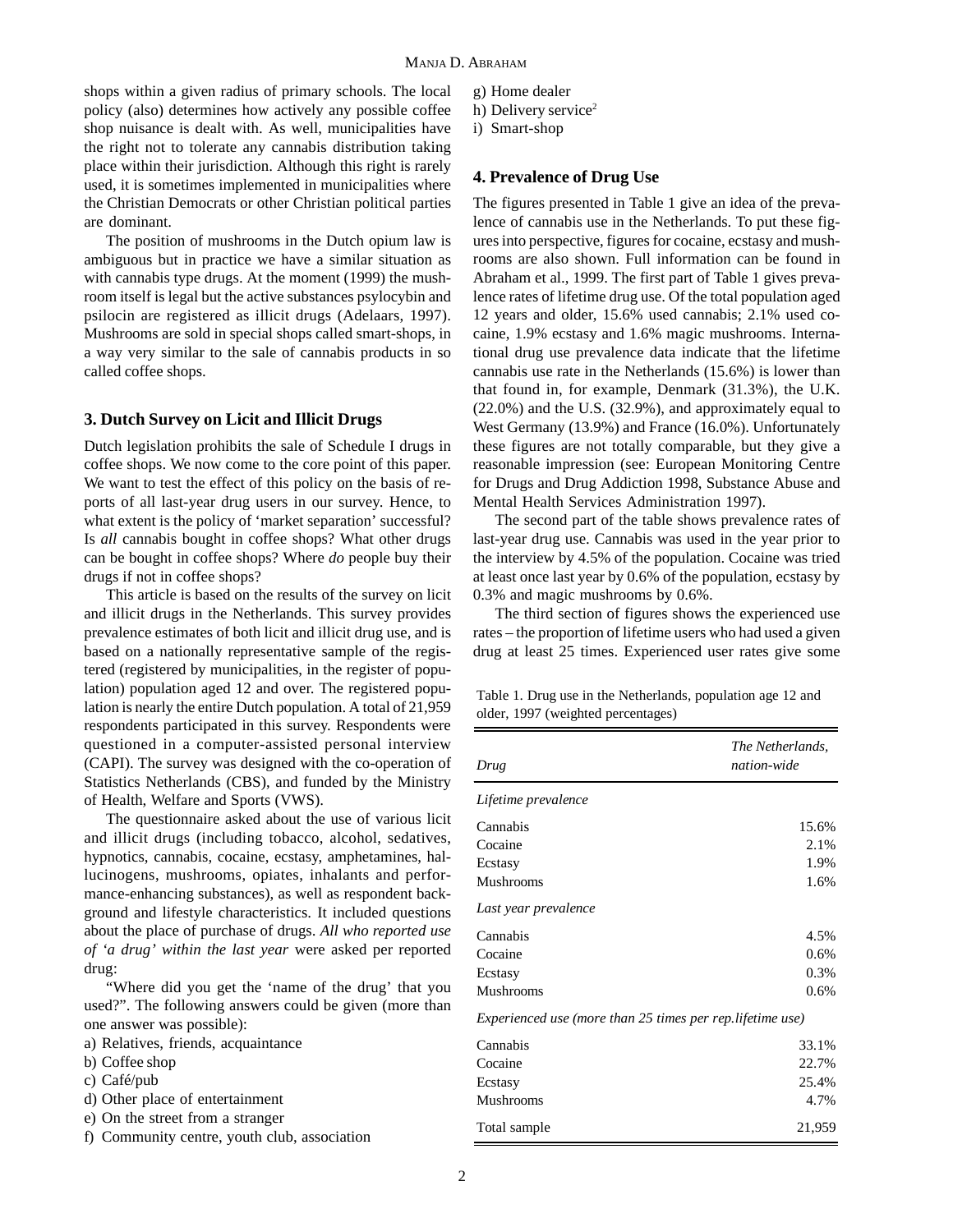indication of experience level. Of the persons who have ever taken cannabis,. 33.1% have done so more than 25 times in their life. For cocaine and ecstasy the figures are 22.7% and 25.4% respectively. The experienced mushroom use rate is much lower; only 4.7% of the lifetime users have consumed mushrooms 25 times or more.

# **5. Place of Purchase of Cannabis, Cocaine, Ecstasy, and Mushrooms**

We will now turn to the question as to where people buy illicit drugs. We asked all last-year users of all illicit drugs where they 'most often' purchased the substance. Findings are reported in Table 2, for two age groups. In one section, we show the data for the group of respondents in the 12-17 age group. This group is not allowed to purchase in coffee shops. Also the smart-shops usually do not admit clients under 18 years old. In the other part, we show data for lastyear drug users aged over 18.

With regard to the core question *'is the market separation successful?'* we will answer in the affirmative if we 1) find that only cannabis can be bought in coffee shops, and 2) that all cannabis is indeed purchased within the regulated coffee shop system.

#### *What drugs can be bought in coffee shops?*

For last-year drug users aged 12 to 17, we see that coffee shops are not the only place of purchase for cannabis. However, of the total of 223 reported purchases in coffee shops, 211 concerned the sale of cannabis. For other drugs the coffee shop plays a negligible role.

For last-year drug users over 18, we see that coffee shops are the most important place to buy cannabis, but again, not the only one. From the total of 722 reported purchases in coffee shops, 699 concerned the sale of cannabis. Other drugs are purchased there only rarely (the other drugs most often mentioned are mushrooms, which also can be bought in special shops: smart-shops –10 purchases out of 23 noncannabis purchases). It seems that the coffee shop offers no or few possibilities for purchasing drugs other than cannabis. Few Schedule I drugs are bought in coffee shops (23 purchases out of 722). This is in concurrence with the intended separation of the markets.

#### *Is all cannabis bought in coffee shops?*

Among last-year cannabis users aged 12 to 17, we see that relatives and friends are the most important source of cannabis (45.8% of the 524 cannabis sources). Coffee shops are the second most important place to buy cannabis (40.3%). The youth club, delivery service, café or pub, other places of entertainment, street dealers and home dealers play a very limited role.

For last-year cannabis users aged 18 and over, coffee shops are the most important place to obtain cannabis. However, of the 1468 answers, not even half (47.6%) reported purchase in coffee shops. Relatives and friends are the second most important sources of cannabis (38.8%). The home dealer is, again of small importance for the purchase of cannabis. Other places of entertainment (clubs, discotheques, etc.) play a small role as regards the purchase of

Table 2. Place of purchase of last year users, by age 12 to 17, and 18 and older, 1997, The Netherlands.

|                   | Relatives,<br>friends |                          |                  |                          | Coffeeshops      |                          | $Cafe$ , $pub*$  |                          | <i>Stranger or</i><br>other |                          | Homedealer,<br>delivery |                          | <i>Smartshop</i> |      | <b>Total</b><br>$answers**$ |  | Use<br>last<br>year |
|-------------------|-----------------------|--------------------------|------------------|--------------------------|------------------|--------------------------|------------------|--------------------------|-----------------------------|--------------------------|-------------------------|--------------------------|------------------|------|-----------------------------|--|---------------------|
|                   | $\boldsymbol{n}$      | $\%$                     | $\boldsymbol{n}$ | $\%$                     | $\boldsymbol{n}$ | $\%$                     | $\boldsymbol{n}$ | $\%$                     | $\boldsymbol{n}$            | $\frac{0}{0}$            | $\boldsymbol{n}$        | $\frac{0}{0}$            | $\boldsymbol{n}$ | $\%$ | $\boldsymbol{n}$            |  |                     |
| Aged 12 to 17     |                       |                          |                  |                          |                  |                          |                  |                          |                             |                          |                         |                          |                  |      |                             |  |                     |
| Cannabis          | 240                   | 45.8                     | 211              | 40.3                     | 14               | 2.7                      | 12               | 2.3                      | 39                          | 7.4                      | 8                       | 1.5                      | 524              | 100  | 405                         |  |                     |
| Cocaine           | 17                    | $\overline{\phantom{a}}$ | $\overline{0}$   | $\overline{\phantom{a}}$ | $\overline{c}$   | $\overline{\phantom{a}}$ | 2                | $\overline{\phantom{a}}$ | 4                           | $\overline{\phantom{a}}$ | $\Omega$                | $\overline{\phantom{a}}$ | 25               | 100  | 23                          |  |                     |
| Amphetamines      | 22                    | $\overline{\phantom{a}}$ | $\theta$         | $\qquad \qquad -$        | 6                | $\overline{\phantom{a}}$ | 2                | $\overline{\phantom{a}}$ | 6                           | $\overline{\phantom{a}}$ | $\mathbf{0}$            | $\overline{\phantom{a}}$ | 36               | 100  | 36                          |  |                     |
| Ecstasy           | 26                    | $\overline{\phantom{a}}$ | 1                | $\overline{\phantom{a}}$ | 6                | $\overline{\phantom{a}}$ | 3                | $\overline{\phantom{a}}$ | $\overline{4}$              | $\overline{\phantom{a}}$ | $\Omega$                | $\overline{\phantom{a}}$ | 40               | 100  | 39                          |  |                     |
| Hallucinogens     | 9                     | $\overline{\phantom{a}}$ | 3                | $\overline{\phantom{0}}$ | 1                | $\overline{\phantom{a}}$ | 3                | $\overline{\phantom{a}}$ | 2                           | $\overline{\phantom{a}}$ | 8                       | $\overline{\phantom{a}}$ | 26               | 100  | 24                          |  |                     |
| Mushrooms         | 18                    | 23.4                     | 8                | 10.4                     | 3                | 3.9                      | 6                | 7.8                      | 4                           | 5.2                      | 38                      | 49.4                     | 77               | 100  | 73                          |  |                     |
| Aged 18 and older |                       |                          |                  |                          |                  |                          |                  |                          |                             |                          |                         |                          |                  |      |                             |  |                     |
| Cannabis          | 570                   | 38.8                     | 699              | 47.6                     | 59               | 4.0                      | 55               | 3.7                      | 73                          | 5.0                      | 12                      | 0.8                      | 1468             | 100  | 1237                        |  |                     |
| Cocaine           | 116                   | 55.2                     | 4                | 1.9                      | 29               | 13.8                     | 10               | 4.8                      | 51                          | 24.3                     | $\Omega$                | 0.0                      | 210              | 100  | 193                         |  |                     |
| Amphetamines      | 59                    | 66.3                     | 2                | 2.2                      | 4                | 4.5                      | 8                | 9.0                      | 15                          | 16.9                     |                         | 1.1                      | 89               | 100  | 93                          |  |                     |
| Ecstasy           | 159                   | 64.1                     | 4                | 1.6                      | 37               | 14.9                     | 8                | 3.2                      | 33                          | 13.3                     | 7                       | 2.8                      | 248              | 100  | 232                         |  |                     |
| Hallucinogens     | 28                    | 30.4                     | 3                | 3.3                      | 7                | 7.6                      | 9                | 9.8                      | 3                           | 3.3                      | 42                      | 45.7                     | 92               | 100  | 95                          |  |                     |
| Mushrooms         | 49                    | 27.1                     | 10               | 5.5                      | 11               | 6.1                      | 9                | 5.0                      | 3                           | 1.7                      | 99                      | 54.7                     | 181              | 100  | 160                         |  |                     |

- Not enough cases (answers) to provide accurate estimates.

\* Bar, cafe, pub, community centre, youth club, association, other places of entertainment.

\*\* More than one answer was possible.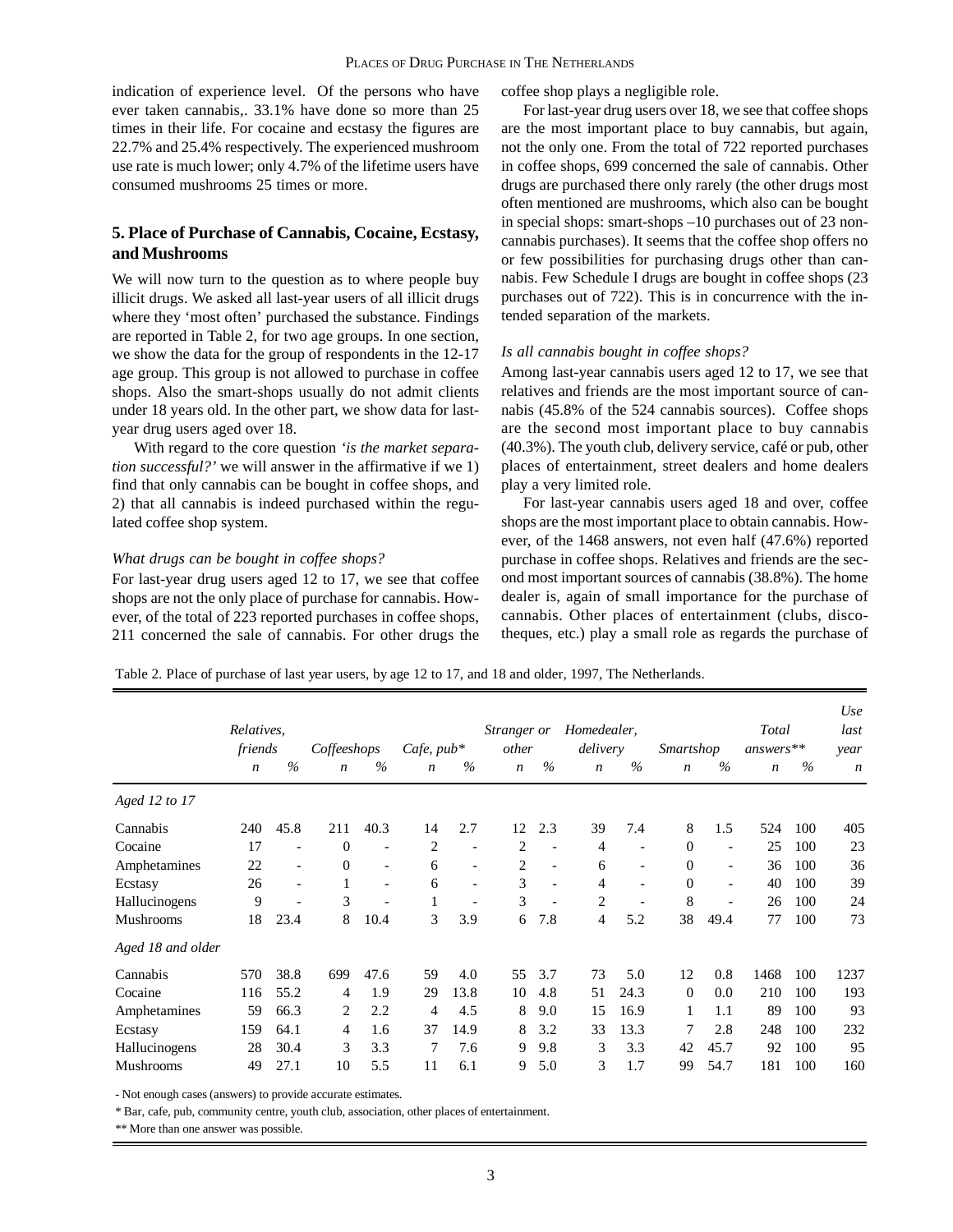|  |  | Table 3. Place of purchase of last year cannabis users, 1997, The Netherlands. |  |  |
|--|--|--------------------------------------------------------------------------------|--|--|
|--|--|--------------------------------------------------------------------------------|--|--|

|                                                                                             | Relatives,<br>friends |      | Coffeeshops      |          | Cafe, $pub*$     |      | <i>Stranger or</i><br>other |      | Homedealer,<br>delivery |      | <i>Smartshop</i> |      | Total<br>$answers**$ |      | Use<br>last<br>year |
|---------------------------------------------------------------------------------------------|-----------------------|------|------------------|----------|------------------|------|-----------------------------|------|-------------------------|------|------------------|------|----------------------|------|---------------------|
| Cannabis                                                                                    | $\boldsymbol{n}$      | $\%$ | $\boldsymbol{n}$ | $\%$     | $\boldsymbol{n}$ | $\%$ | $\boldsymbol{n}$            | $\%$ | $\boldsymbol{n}$        | $\%$ | $\boldsymbol{n}$ | $\%$ | $\boldsymbol{n}$     | $\%$ | $\boldsymbol{n}$    |
| Non experienced                                                                             | 389                   | 59.7 | 208              | 31.9     | 17               | 12.6 | 15                          | 2.3  | 15                      | 2.3  | 8                | 1.2  | 652                  | 100  | 631                 |
| Experienced***                                                                              | 407                   | 32.2 |                  | 683 54.0 | 44               | 3.5  | 50                          | 4.0  | 80                      | 6.3  | $\overline{0}$   | 0.0  | 1264                 | 100  | 988                 |
| Total                                                                                       |                       |      |                  |          |                  |      |                             |      |                         |      |                  |      |                      |      | 1619                |
| * Bar, cafe, pub, community centre, youth club, association, other places of entertainment. |                       |      |                  |          |                  |      |                             |      |                         |      |                  |      |                      |      |                     |

\*\* More than one answer was possible.

\*\*\* Used more than 25 times in a lifetime.

cannabis. The tolerated existence of shops for cannabis creates an official retail possibility, but apparently this does not eliminate the importance of non-official circles for these drugs.

#### **6. For Whom is the Coffee Shop Most Important?**

Table 3 takes a closer look at the last-year cannabis user. The place of purchase of cannabis is reported for two kinds of respondents: non-experienced users (who have used cannabis less than 25 times in their life) and experienced users (who have used cannabis 25 times or more in their life). For both groups, the two main sources of cannabis are relatives and friends, and coffee shops. Nevertheless, the data show a disparity between these groups, regarding their 'number one' source. For the inexperienced user, relatives and friends are the main source (59.7% of their cannabis is purchased from relatives and friends, 31.9% from coffee shops). However, the place of purchase for the experienced user is primarily the coffee shop (54.0% from coffee shops, 32.2% from relatives and friends). It is interesting that experienced cannabis users buy mainly in coffee shops. This very probably means that the greater part of cannabis distribution is via coffee shops and not via unregulated channels.

### **7. Conclusion**

This paper gives an overview of the situation regarding the separation of 'acceptable and unacceptable risk' drug markets in the Netherlands. We focused on cannabis. The following topics have been discussed: the Dutch drug law and its coffee shop policy, the prevalence of use of various illicit drugs, and the place of purchase of these drugs.

We tested the effect of the coffee shop policy on the basis of self-reporting by respondents in our national drug use survey. According to our data, the aim of the policy has partially been achieved. For a total of 945 persons, drug transaction took place in coffee shops. Of these transactions, cannabis was sold in 910 cases and only in 11 cases were 'unacceptable risk' drugs sold in coffee shops. This means that few drugs other than cannabis are purchased in coffee shops. However, unregulated cannabis distribution

locations exist beside a regulated market. As shown, a total of 1992 places were named where persons bought cannabis. Only 945 purchases took place in coffee shops.

#### **Notes**

- 1 See for more information in Dutch *Richtlijnen voor het opsporings- en strafvorderingsbeleid inzake strafbare feiten van de Opiumwet*, <http:// www.openbaarministerie.nl/ beleidsregels/docs/11.htm>.
- 2 The term 'delivery service' requires some clarification. A dealer runs the delivery service. In general these are not coffeeshop owners. Dealers advertise their phone numbers in local newspapers. Like you can order a pizza by phone, someone will come to your house (or another agreed place). He will sell you the cannabis. When the dealer is not registered as a coffeeshop owner, he is officially breaking the law if he possesses more than 5 grams of cannabis. The use of mobile phones and the quickly changing telephone numbers make it difficult to locate the delivery services and to undertake action (Bieleman 1999).

#### **References**

- Abraham, M.D., P.D.A. Cohen, R.J. van Til, & M.A.L. de Winter (1999), *Licit and illicit drug use in the Netherlands*. Amsterdam: CEDRO/Mets.
- Adelaars A. (1997), *Alles over paddo's.* Amsterdam: Prometheus.
- Bieleman B. & J. Snippe (1999), *Gedogen gewogen, evaluation of the Amsterdam coffeeshop policy.* Stichting Intraval, Groningen: De Bie.
- Cohen, P.D.A. (1994), *The case of the two Dutch drug policy commissions. An exercise in harm reduction 1968-1976.* Paper presented at the 5th International Conference on the Reduction of Drug related Harm, 7-11 March 1994, Addiction Research Foundation, Toronto. Amsterdam: CEDRO.
- European Monitoring Centre for Drugs and Drug Addiction (1998), *Annual report on the state of the drugs problem in the European Union.* Luxembourg: Office for official publications of the European communities.
- Korf, D.J. (1995), *Dutch treat. Formal control and illicit drug use in the Netherlands.* Amsterdam: Thesis Publishers.
- Kort, M. de (1995), *Tussen patiënt en delinquent. Geschiedenis van het Nederlandse drugsbeleid.* Hilversum: Verloren.
- Leuw, E. (1994), Initial construction and development of the offi-